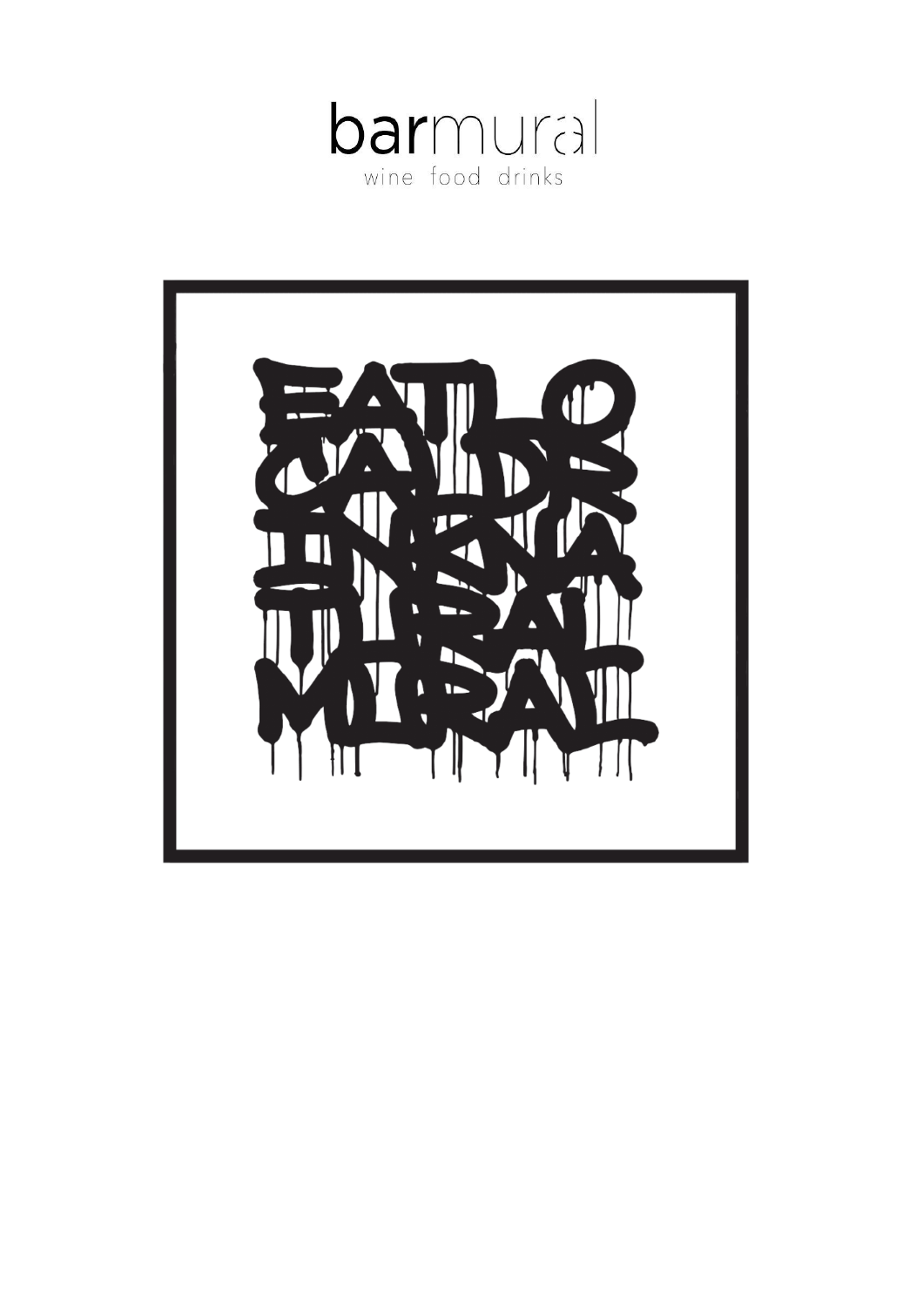

### **BAR MURAL drinks**

| Champagner // Sekt // Bubbles                  |       | 0.11 |
|------------------------------------------------|-------|------|
| Marguet / Shaman extra brut 2018               |       | 14   |
| Marguet / Shaman Rosé extra brut 2018          |       | 14   |
| Gabriel Scheuermann / Blanc et Noir NV / Pfalz |       | 8    |
| Pranzegg / Miau / Südtirol                     |       | 7    |
| Odinstal / Riesling Sekt Brut / 2018 / Pfalz   |       | 10   |
|                                                |       |      |
| Apero                                          |       |      |
| Negroni                                        |       | 12   |
| Campari Soda                                   |       | 9    |
| <b>Vermouth Tonic</b>                          |       | 8    |
| Americano                                      |       | 10   |
|                                                |       |      |
| non Alcohol                                    |       |      |
| Gsellmann / Verjus / Tonic                     | 0.251 | 8.5  |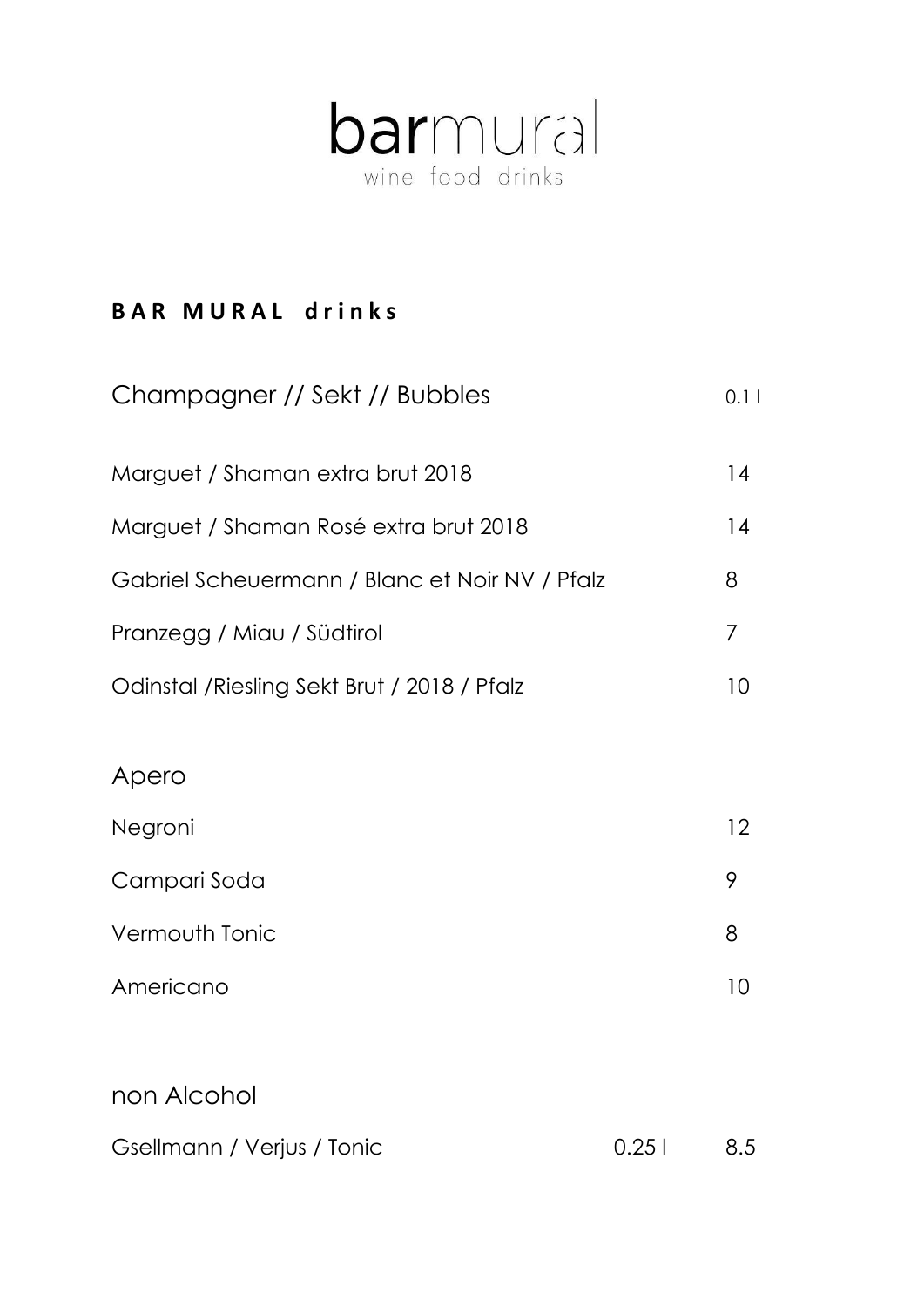

## **B A R M U R A L s n a c k s**

before, between, after

| Julius Brantner bread & butter                                                              | 3.5 |
|---------------------------------------------------------------------------------------------|-----|
| bacon<br>bacon, Julius Brantner bread, butter                                               | 14  |
| ham<br>fresh Kren, Julius Brantner bread butter                                             | 14  |
| cold cuts<br>ham, bacon, Kaminwurzen, Julius Brantner bread                                 | 18  |
| cheese from Plangger<br>Julius Brantner bread, apple-bay leaf-compote, butter               | 16  |
| cold cuts Deluxe<br>ham, bacon, Kaminwurzen,<br>cheese from Plangger, Julius Brantner bread | 26  |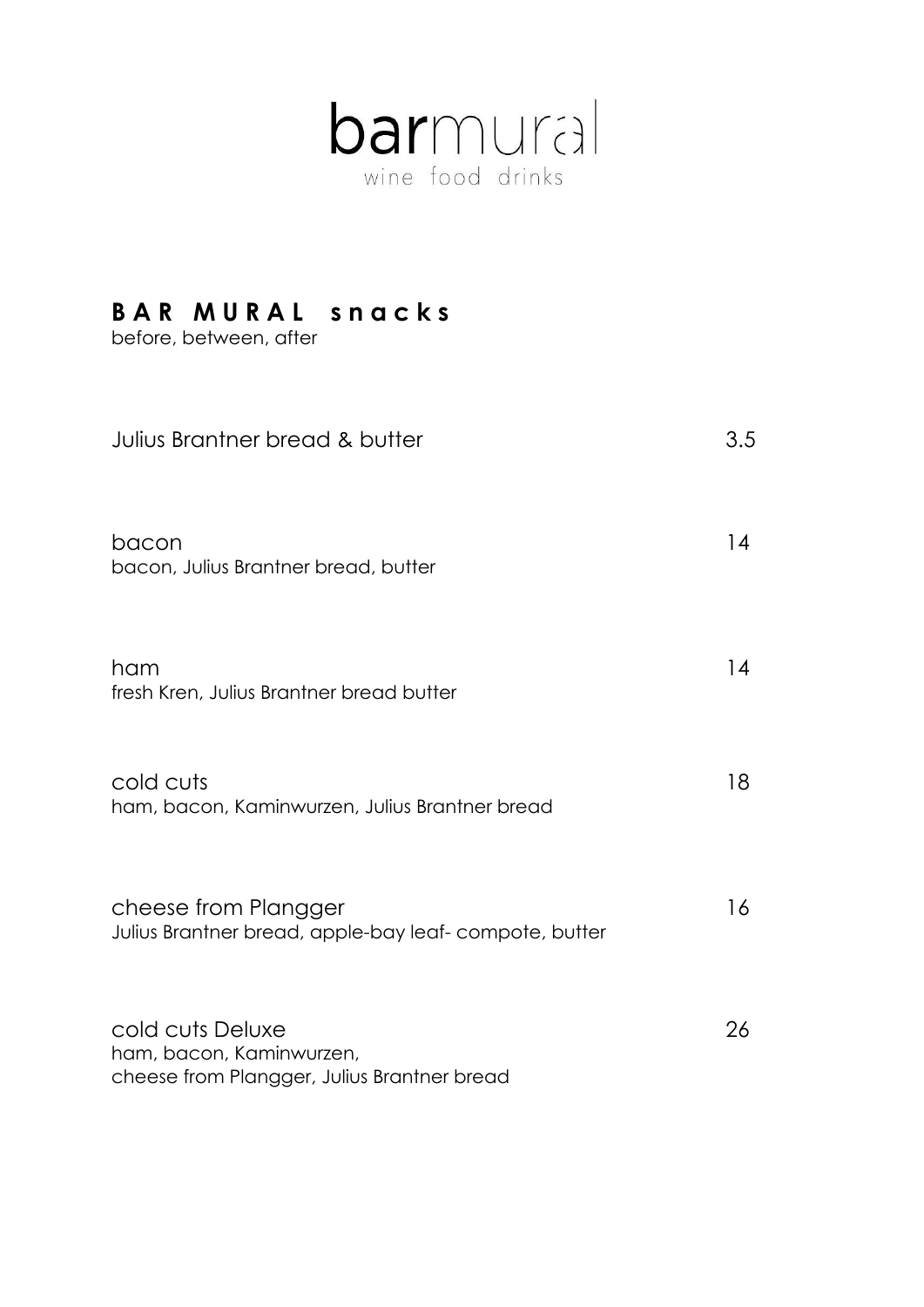

## **BAR MURAL local food**

| beef tartar<br>cheese, egg yolk, estragon, Julius Brantner bread | 16 |
|------------------------------------------------------------------|----|
| char from Fischerei Schliersee<br>onion, wild herbs, whey        | 16 |
| fennel from Willi Böck<br>tomato, Schmand, Salted Almond         | 14 |
| gnocchi<br>morel, mountain cheese, peas, wild garlic             | 20 |
| Pork Belly<br>polenta, kohlrabi, lardo                           | 20 |
| rhubarb                                                          | 9  |

white chocolate, celery, buttermilk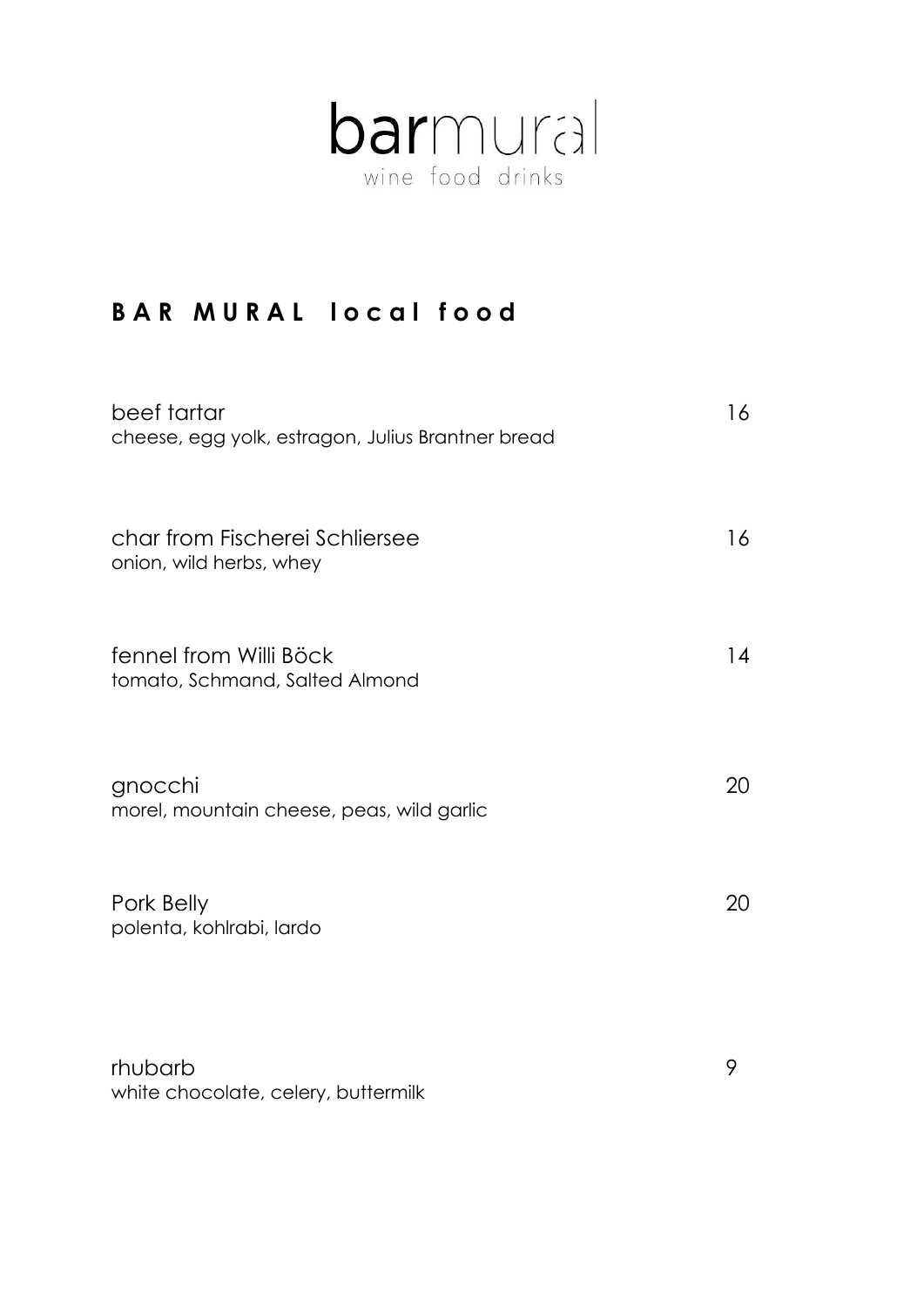

### **B A R M U R A L m e n u**

**T H R E E 42** char, pork belly, rhubarb

**vegetarian** fennel, gnocchi, rhubarb

**FOUR** 54 char, fennel, pork belly, rhubarb

**vegetarian** fennel, gnocchi, leek, rhubarb

**F I V E** 68 tartar, char, gnocchi, pork belly, rhubarb

**vegetarian** fennel, gnocchi, leek, rhubarb, cheese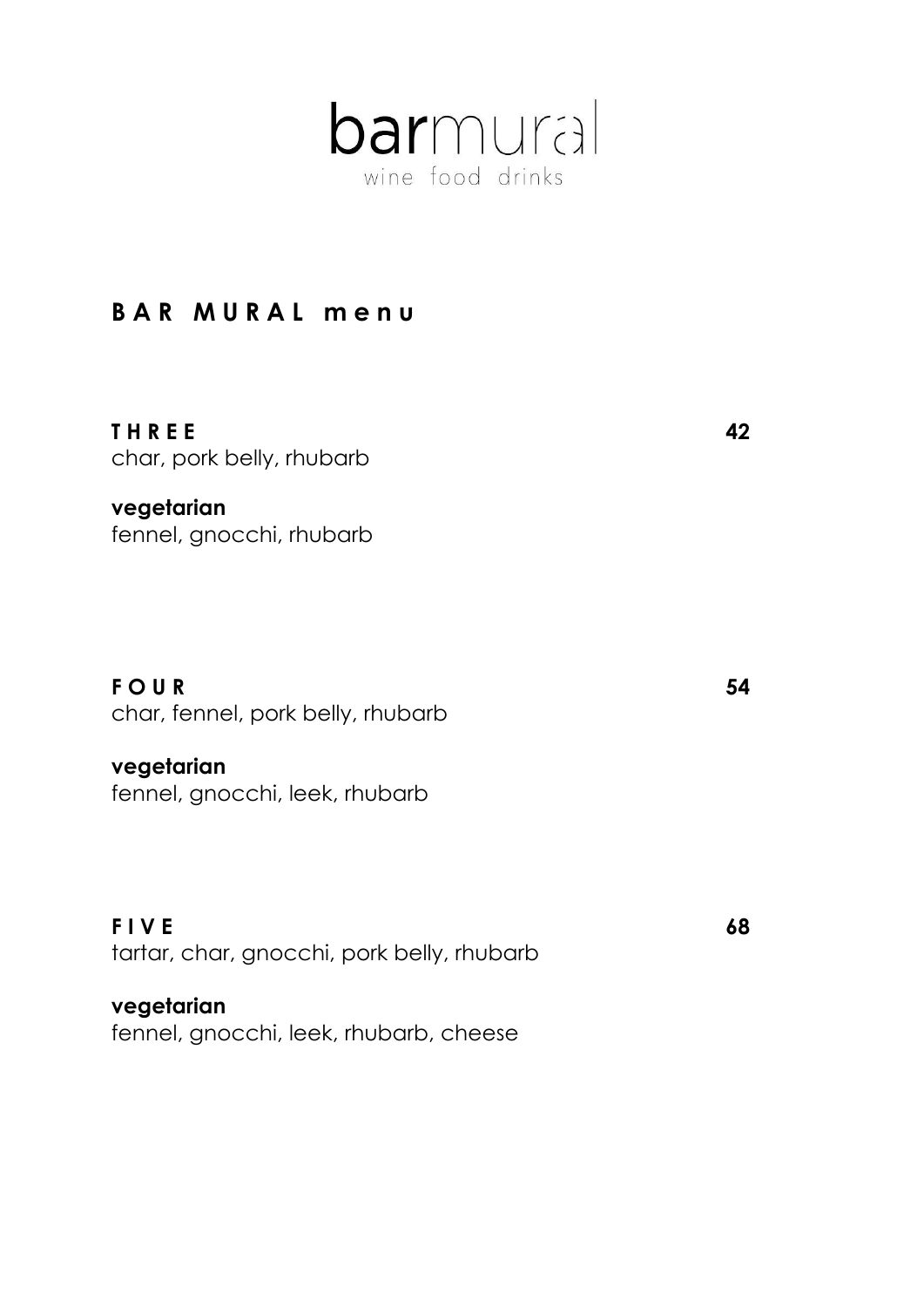

# **B A R M U R A L l i q u o r s**

| <b>FAUDE Feine Brände</b>                                                                                                                        |                                                                          | 2cl                                                                                                           |
|--------------------------------------------------------------------------------------------------------------------------------------------------|--------------------------------------------------------------------------|---------------------------------------------------------------------------------------------------------------|
| Sauerkirsche<br>Bergamotte<br>Himbeergeist<br>Gurkengeist<br>Rote-Beete-Geist<br>Mirabelle<br><b>William Christ Birne</b>                        |                                                                          | 7<br>$\overline{7}$<br>$\overline{7}$<br>$\overline{7}$<br>$\overline{7}$<br>$\overline{7}$<br>$\overline{7}$ |
|                                                                                                                                                  |                                                                          | 4 <sub>Cl</sub>                                                                                               |
| <b>Bulleit Bourbon</b><br><b>Suntory Whisky</b><br>Nikka From The Barrel<br>Ardberg Single Malt 10 Years<br>Glenmorangie Single Malt 14 Years    |                                                                          | 8<br>9<br>12<br>10 <sup>°</sup><br>14                                                                         |
| Hennessy V.S.O.P.                                                                                                                                |                                                                          | 14                                                                                                            |
| Softs & Sodas                                                                                                                                    |                                                                          |                                                                                                               |
| Augustiner Pils<br>naturell<br>Plose<br>Plose<br>frizzante<br>Coca Cola<br>Goldberg Tonic<br>Goldberg Ginger Beer<br>juice // spritzer from Kohl | 0.331<br>0.751<br>0.751<br>0.201<br>0.201<br>0.201<br>$0,20$   // $0,30$ | 4<br>$\overline{7}$<br>$\overline{7}$<br>3.5<br>3.5<br>3.5<br>6.5                                             |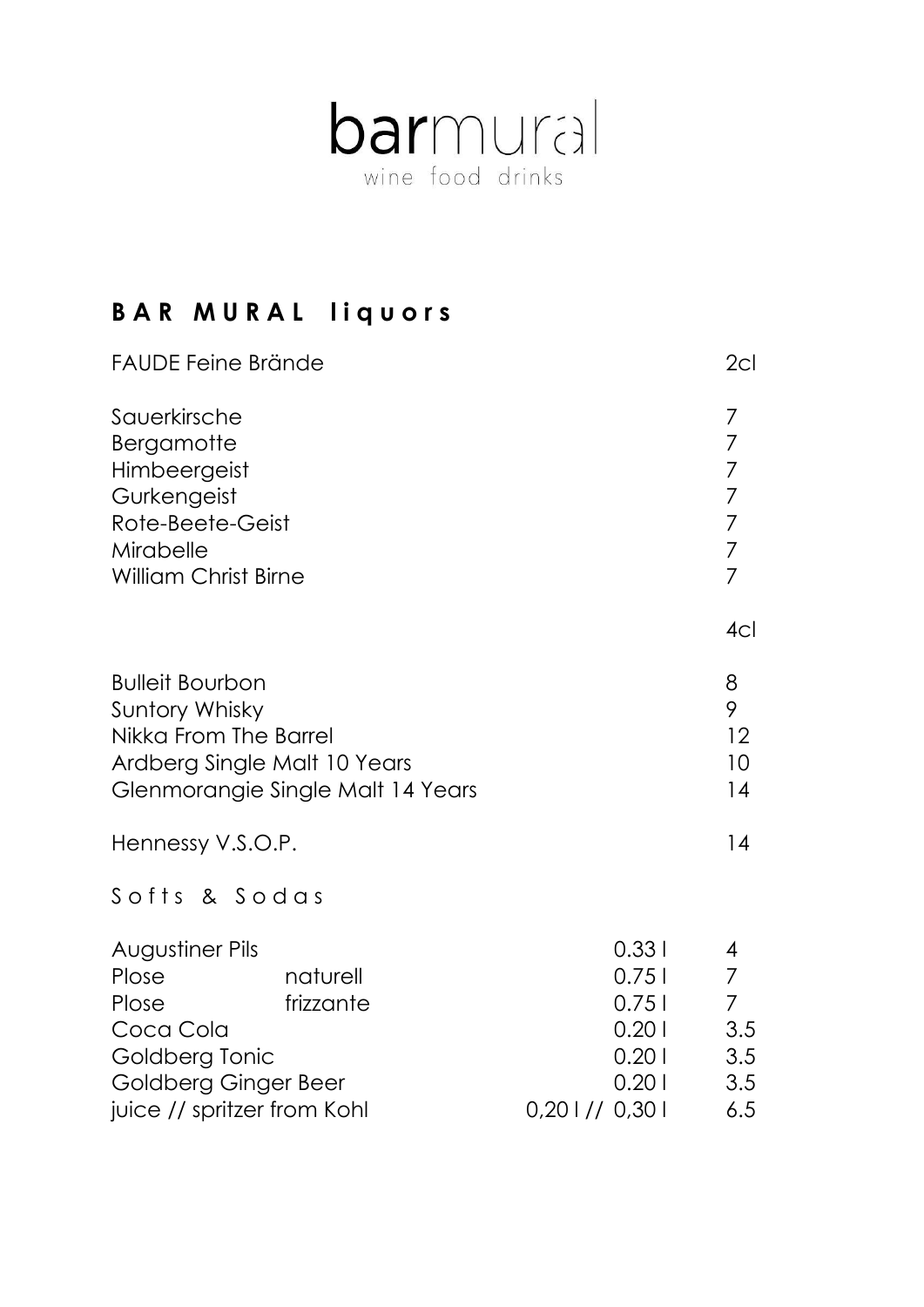

Thank you for being thirsty and hungry at bar mural. We hope to see you again. Stay well, cheers!

Your Team from Bar Mural, cheers!

Manuel Dix

Leander Bauer

Patrick Piber

Florian Hösl

David Grüber

Wolfgang Hingerl